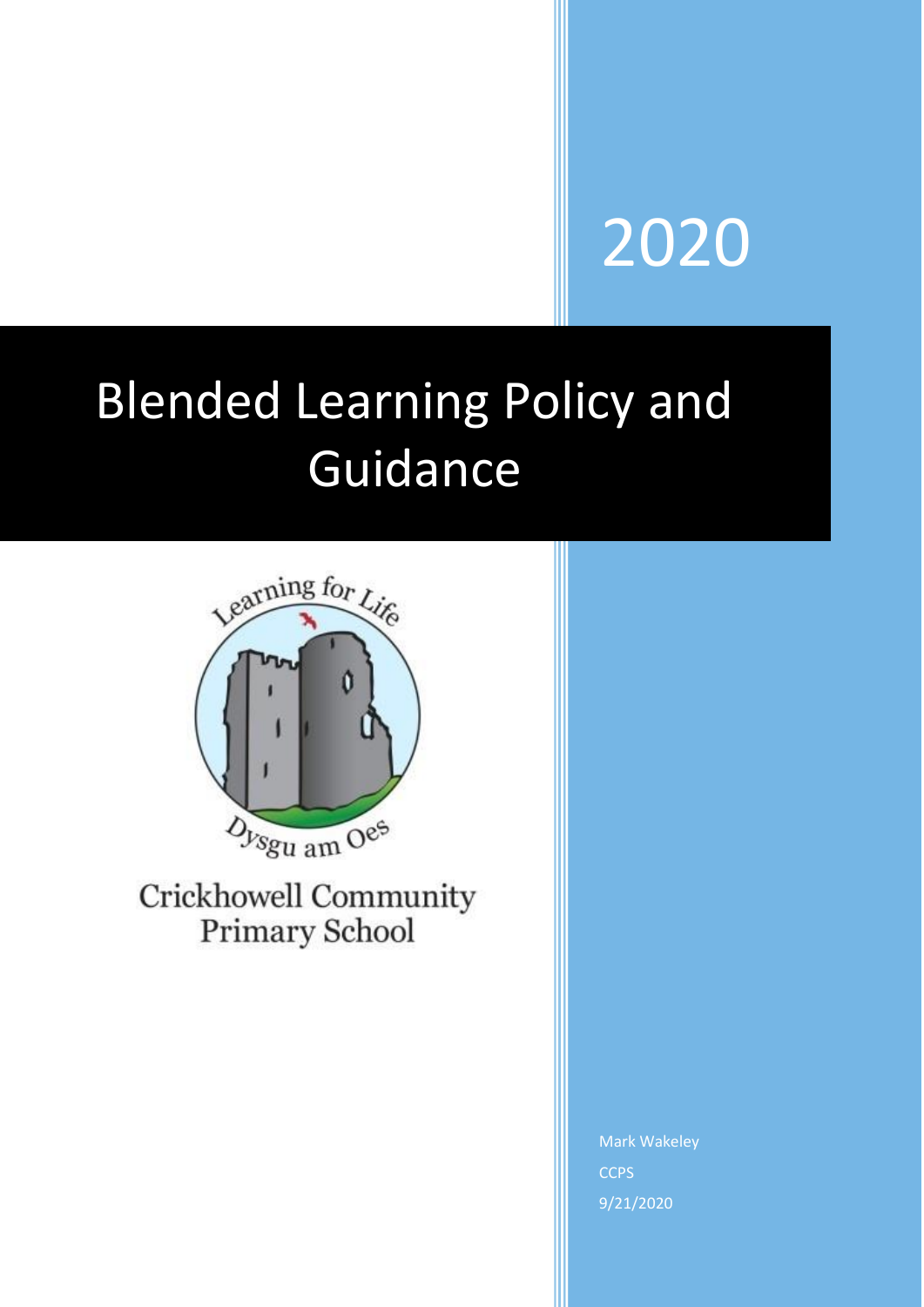# **The rationale behind this policy.**

In March 2020, all school in Wales were closed due to the Covid19 virus. Teachers had to embark on a distance learning approach for all pupils. This meant, schools had to use IT to set, receive and feedback on work. This was the case for all pupils from Reception to Year 6. This period of blended learning continued until the end of the academic year in July 2020.

*'Blended learning is an approach to education that combines online educational materials and opportunities for interaction online with traditional place-based classroom methods. It requires the physical presence of both teacher and student, with some elements of student control over time, place, path, or place."*

Blended learning can be used in the classroom to promote pupil independence and allow pupils to take control of their learning when the task allows it.

With the prospect of a 'second spike' and the possibility that contact groups or the whole school may be shut down and we will have to revert to blended learning again, we have written this policy and guidance.

# **The principles that underpin this policy/guidance.**

- Face-to-face learning and distance learning should complement each other and be driven by a single curriculum. It should be underpinned by good quality teaching.
- For the child, any blended learning approach should: · Ensure that their stage of development and sense of well-being is fully taken into account when planning for learning.
- This should include explicit opportunities to develop their personal, social and emotional skills as an integral part of blended provision
- Involve play and investigation opportunities to develop their natural curiosity and problem-solving skills.
- Ensure that all learning holds meaning, has a purpose and builds their confidence over time.
- Recognise and value parents as the child's first educator and build an increasingly effective two-way dialogue between home and school.
- Be strongly rooted in the principles of effective early learning and pay regard to the Four Purposes of the new curriculum.
- Ensure all parents/carers can participate positively in their child's learning journey so that all learners have an equal chance of success.
- Be aware of any barriers that may prevent parents/carers from working with their child at home, for example language of the home or inability to read and understand instructions.
- Acknowledge that parents may be working at home and that tasks need to allow a degree of flexibility between independent (consolidating previous skills) and parent led.
- Allow opportunities to feedback to pupils.